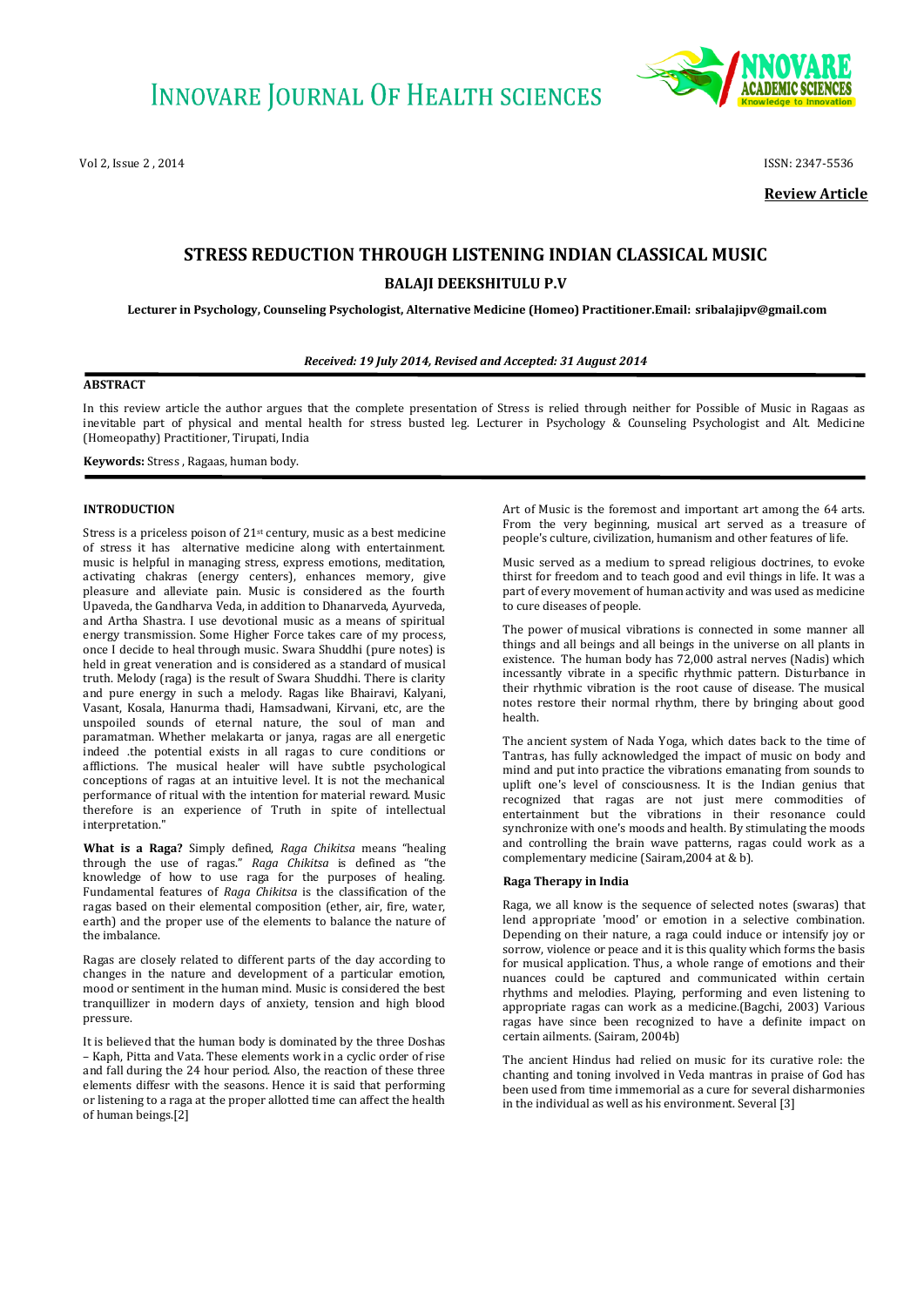sects of 'bhakti' such as Chaitanya Sampradaya, Vallabha Sampradaya have all accorded priority to music. Historical records indicate that one Haridas Swami who was the guru of the famous musician in Akbar's time,Tan Sen is credited with the recovery of one of the queens of the Emperor with a selected raga.

The great composers of classical music in India called the 'Musical Trinity', - who were curiously the contemporaries of the 'Trinity of Western Classical Music, Bach, Beethoven and Mozart– were quite sensitive to the acoustical energies. Legend has it that Saint Thyagaraja brought a dead person back to life with his Bilahari composition Naa Jiva Dhaara. Muthuswamy Dikshitar's Navagriha kriti is believed to cure stomach ache. Shyama Sastry's composition Duru Sugu uses music to pray for good health.

Living systems show sensitivity to specific radiant energies – be it acoustical, magnetic or electro-magnetic. As the impact of music could be easily gauged on emotions and thereby in mind, it can be used as a tool to control the physiological, psychological and even social activities of the patients

Indian classical music can be classified into two forms: *kalpita sangita* or composition, which is previously conceived, memorized, practised and rendered and *manodharma sangita* or the music extemporised and performed. The latter can be equated to the honey-mooner's first night as it conceives both spontaneity and improvisation. It is fresh and natural as it is created almost on the spot and rendered instantly on the spur of the moment.

According to an ancient Indian text, Swara Sastra, the seventy-two melakarta ragas (parent ragas ) control the 72 important nerves in the body. It is believed that if one sings with due devotion, adhering to the raga lakshana (norms) and sruti shuddhi, (pitch purity) the raga could affect the particular nerve in the body in a favourable manner.

While the descending notes in a raga (avarohana) do create inwardoriented feelings, the ascending notes (arohana) represent an upward mobility. Thus music played for the soldiers or for the dancers have to be more lively and up lifting with frequent use of arohana content. In the same way, melancholic songs should go for 'depressing' avarohanas. Although it is not a rule, most of the Western tunes based on major keys play joyful notes, while those composed in minor keys tend to be melancholic or serious.[4]

Certain ragas do have a tendency to move the listeners, both emotionally as well as physically. An involuntary nod of the head, limbs or body could synchronize with lilting tunes when played.

Raga chikitsa was an ancient manuscript, which dealt with the therapeutic effects of raga. The library at Thanjavur is reported to contain such a treasure on ragas, that spells out the application and use of various ragas in fighting common ailments

#### **Raga and its Effects**

**Kafi Raga** – Evokes a humid, cool, soothing and deep mood

**Raga Pooriya Dhansari (Hamsanandi-Kamavardini )** – evokes sweet, deep, heavy, cloudy and stable state of mind and prevents acidity..

**Raga Mishra Mand** – has a very pleasing refreshing light and sweet touch

**Raga Bageshri** – arouses a feeling of darkness, stability, depths and calmness. This raga is also used in treatment of diabetes and hypertension

**Raga Darbari (Darbari Kanada)** – is considered very effective in easing tension. It is a late night raga composed by Tansen for Akbar to relieve his tension after hectic schedule of the daily court life.

**Raga Bhupali and Todi** – give treamendous relief to patients of high blood pressure.

**Raga Ahir-Bhairav (Chakravakam)** – is supposed to sustain chords which automatically brings down blood pressure.

**Raga Malkauns and Raga Asawari (natabhairavi)** – helps to cure low blood pressure.

**Raga Tilak-Kamod (Nalinakanti), Hansdhwani, Kalavati, Durga(Suddha Saveri)** -evoke a very pleasing effect on the nerves.

**Raga Bihag, Bahar (Kanada), Kafi & Khamaj** - For patients suffering from insomnia and need a peaceful sonorous sleep. Useful in the treatment of sleep disorders.

**Raga Bhairavi** - Provides relief T.B, Cancer, Severe Cold, Phlegm, Sinus, toothache .

**Raga Malhar** – Useful in the treatment of asthma and sunstroke.

**Raga Todi, Poorvi & Jayjaywanti** – Provides relief from cold and headache.[5]

**Raga Hindol & Marava** - These ragas are useful in blood purification.

**Raga Shivaranjani** – Useful for memory problems.

**Raga Kharahara Priya** - strengthens the mind and relieves tension. Curative for heart disease and nervous irritablility, neurosis, worry and distress.

**Raga Hindolam and Vasantha** - gives relief from Vatha Roga, B.P, Gastritis and purifies blood.

**Raga Saranga** – cures Pitha Roga.

**Raga Natabhairavi** – cures headache and psychological disorders.

**Raga Punnagavarali , Sahana** – Controls Anger and brings down violence

**Raga Dwijavanthi** – Quells paralysis and sicorders of the mind

**Raga Ganamurte** – Helpful in diabetes

**Raga Kapi** – Sick patients get ove their depression, anxiety. Reduces absent mindedness

**Raga Ranjani** – helps to cure kidney disorders

**Raga Rathipathipriya** – Adds strengh and vigor to a happy wedded life. This 5-swara raga has the power to eliminate poverty. The prayoga of the swaras can wipe off the vibrations of bitter feelings emitted by ill will.

**Raga Shanmukhapriya** - Instills courage in one's mind and replenishes the energy in the body.

**Raga Sindhubhairavi –** For a Healthy Mind and Body, Love & Happiness, Gentleness, Peace & Tranquillity ,Serenity **listening at late night (1 am – 4 am)**

**Raga Hameerkalyani** – This particular Hindusthani coloured raaga, one with great therapeutic value relaxes tension with its calming effect and brings down BP to normal 120/80.

**Raga Brindavana Saranga** – For Wisdom, Success, Knowledge , Joyfulness and Greater Energy

**Raga Mohana** – Useful for the treatment of migraine headache. **listening at evening (7 pm- 10 pm)**[6]

**Ragas Charukesi, Kalyani (all time raga),Sankarabharanam(evening raga) and Chandrakauns** is considered very helpful for heart aliments

**Raga Ananda Bhairavi-** Supresses stomach pain in both men and women. Reduces kidney type problems. Controls blood pressure

**Raga Amrutavarshini** – Ushana vyathi nasini ( alleviates diseases related to heat)

**Raga Reethigowla-** A raga that bestows direction when one seeks it

**Raga Madhyamavati** – Clears paralysis, giddiness, pain in legs/hands, etc. and nervous complaints.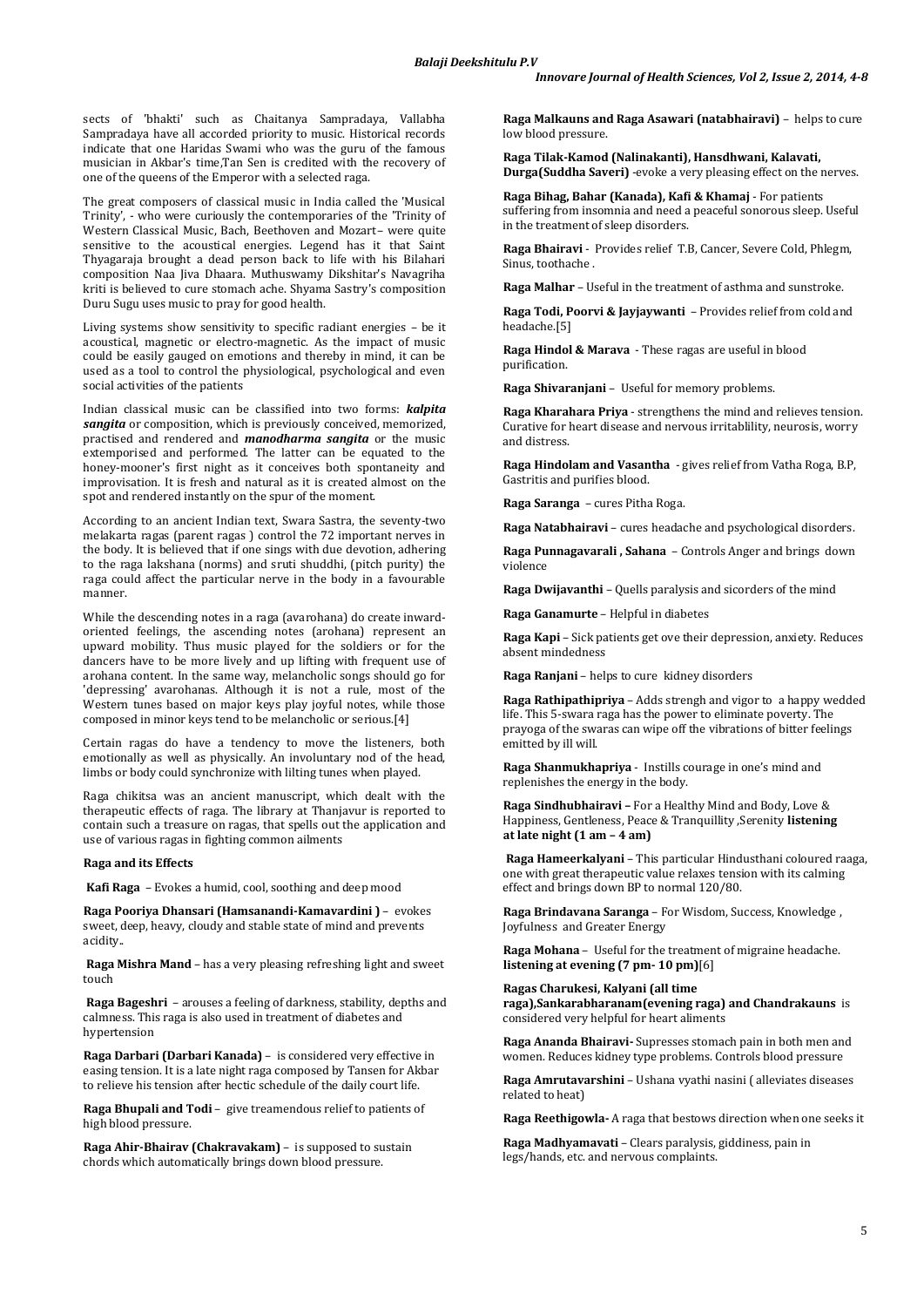[M. Raj Kotwal\(](http://www.ncbi.nlm.nih.gov/pubmed/?term=Kotwal%20MR%5Bauth%5D)1998) results indicate that the background Indian classical music is efficacious in reducing psychological distress during a gastroscopic examination. We suggest that music could be applied to other medical situations as well, which tend to generate undue psychological stress and anxiety. Music, as a familiar personal and culture medium, can be used to ease anxiety, to act as distractor, to increase discomfort and pain threshold.

[Uma Gupta](http://pom.sagepub.com/search?author1=Uma+Gupta&sortspec=date&submit=Submit) and [B. S. Gupta](http://pom.sagepub.com/search?author1=B.+S.+Gupta&sortspec=date&submit=Submit) (2005) The results showed that the instrumental music led to significant increase in the alpha EEG frequency and a significant decrease

in the scores on depression, state and trait anxiety, and the four components of anxiety; the systolic and diastolic blood pressure and heart rate, however, remained unaffected.

Jaydeep Chakraborty,(2006) Music also taps into our neural machinery and places music therapy squarely into the realm of science. The approach describes a non-invasive method of applying Indian Classical music for reducing stress. This approach differs from the Music Therapy as it attempts to reduce stress.

Jyoti Dass and Dr. Lovely Sharma(2006)significant that A number of successful experiments have been made to assess the effect of raga-s on human beings by playing particular combinations of sound and also particular raga-s. Health cure with the help of classical raga with their specific emotional sentiment has also been experimented. Raga Ragini-s can be successfully used for the treatment of various diseases.]7]

Madhulika Srivatsav and Dr. Lovely Sharma,(2006)significant that psychological effects of music, the most pronounced ones are on the behaviour & temperament of the individual. Emotions, feelings and thoughts have been reported to be greatly influenced by music listening or participates. Emotional experience divided from music has a powerful effect on the formation of one's moral and intellectual outlook. Music activities enhance imagination & creative thinking. Music has a great ability to inspire and enthuse the listener and the performer.

Mohan D. Sundararaj (2006) This paper identifies the need for basic science research in music therapy to corroborate its role in health care thus advancing our strategies towards evidence-based methods. Basic science research is essential for progress, vital to the evolution of music therapy and will ultimately lead to better patient care.

Lalitha Ramakrishna(2006) This helps to enhance the memory and reflexes of the performer and the audience who keep the rhythm along with him. Rhythm is a powerful aid in the cure of modern maladies especially those of the psychosomatic type.

[Caprilli S\(](http://www.ncbi.nlm.nih.gov/pubmed?term=Caprilli%20S%5BAuthor%5D&cauthor=true&cauthor_uid=18049324)2007) study that demonstrates that songs and music, performed by "professional" musicians, have a beneficial effect in reducing distress before, during, and after blood tests. This study shows, moreover, that the presence of musicians has a minor, but yet significant, effect on pain due to needle insertion.

[Robert E. Krout\(](http://www.sciencedirect.com/science/article/pii/S0197455606001080)2007)indicate that role of music listening to positively affect neurophysiological and emotional responses related to relaxation is examined. Neurological bases of music listening and sound processing are reviewed, with emphasis on how music is processed by the limbic and related biological systems, including endocrine and hormonal responses.

[Teresa Lesiuk,\(](http://www.sciencedirect.com/science/article/pii/S0197455607000639)2008) significant that interaction effect revealed that the group with High-Trait Anxiety and Introversion experienced no decrease in state anxiety over time. This same personality combination also perceived significantly higher air traffic activity than the three other personality combination types. Self-reports of degree of liking the music and effectiveness in stress reduction indicate a positive report of music in reducing work stress for air traffic controllers.

Catrine Kostenius and Kerstin Öhrling (2009) review that phenomenological analysis resulted in three main themes: (i) depending on oneself, others and the world around, (ii) choosing to be a doer and (iii) being in the here and now. We understood the

children's lived experiences of coping with stress as them being relaxed and powerful. The children chose to be active doers or inactive beings and their relationships, as well as their surroundings, helped or hindered their coping. Possible health promotion work is discussed.

Raji Kaliyaperumal and Jaya Gowri Subash (2010) significantly higher than the tabulated value at 5%. Music therapy is a beneficial nursing intervention that promotes relaxation and alleviates the perception of pain among the patients. Music therapy could beused as an intervention along with other modalities of pain management as it has no adverse effect.

[Betty Lynn Schuster](http://jmt.oxfordjournals.org/search?author1=Betty+Lynn+Schuster&sortspec=date&submit=Submit) (1985) this study was to investigate the efficacy of music therapy in reducing the amount of fluctuation in the blood pressures of patients undergoing hemodialysis treatment. Adult dialysis patients  $(N = 63)$  between the ages of 22 and 81 were included in the study.

Chouhan (2011)significant that Both the therapies are equally effective in stress reduction.

Joanna DeMarco (2012) suggested that patients waiting for surgey benefit emotionally from hearing music. This low-cost, complementary therapy has the potential to improve the experience and outcomes of patients electing to have cosmetic surgery.

Rodriguez AH(2013).show that positively influence several physiological variables related to anxiety, stress response and pain, the presented scientific evidence is intended to increase awareness among the medical community of the possible benefits of the widespread application of music therapy throughout modern medical practice.

[Claire M Ghetti](http://www.researchgate.net/researcher/2035137427_Claire_M_Ghetti/) (2013)statistically significant. Actively engaging in a session of music therapy with an emphasis on emotional-approach coping can improve the well-being of adults awaiting cardiac catheterization procedures.

Carla Biset(2013) asked that short surveywas meant to give an idea of how and why music and emotion are related and are both of broad relevance for society Music has [9] effects on our wellbeing and hence on our happiness. Indeed, it can have an impact on many parts of our brain (even on more parts than language) which in turn releases feeling well hormones that have positive effects on our mood, happiness and on many parts of our body. Listening to music is however not absolutely necessary, since imagining music or rhythm can lead to comparable effects.

Sabita Paudel(2013) The students in all years of study had high prevalence of stress. The most frequently mentioned consequences of stress during all years were fatigue/tiredness and mood alteration. Listening to music was the leading stress reduction technique for students in all academic years. A contemporary dental school should address potential stress sources effectively, thus promoting the educational and professional well-being of dental undergraduates.

[Lubna Bte Iskhandar Shah,](http://www.sciencedirect.com/science/article/pii/S088394171300143X) et al (2013) Findings indicated that psychoeducation and relaxation-based interventions mitigated stress and depression; and enhanced relaxation intensity and knowledge on stress management. However, mixed results were obtained on anxiety. In addition, interventions using virtual reality technology revealed positive effects on depression, relaxation intensity and anxiety. Limitations and recommendations for future research are discussed.

[Jun Jiang](http://www.sciencedirect.com/science/article/pii/S0197455613000725) et al (2013) finding that the effects of sedative and stimulative music on stress reduction depend on music preference. Our study has important implications for the practice of clinical music therapy since it provides strong support for the use of preferred music when working to reduce patient stress.

[Aaron Williamon](http://171.66.127.193/search?author1=Aaron+Williamon&sortspec=date&submit=Submit) et al.(2013) show that this offers new scope for interpreting the autonomic nervous system response to stress in real-world scenarios, with the evolution of stress levels being consistent with the difficulty of the music being played, superimposed on the stress caused by performing in front of an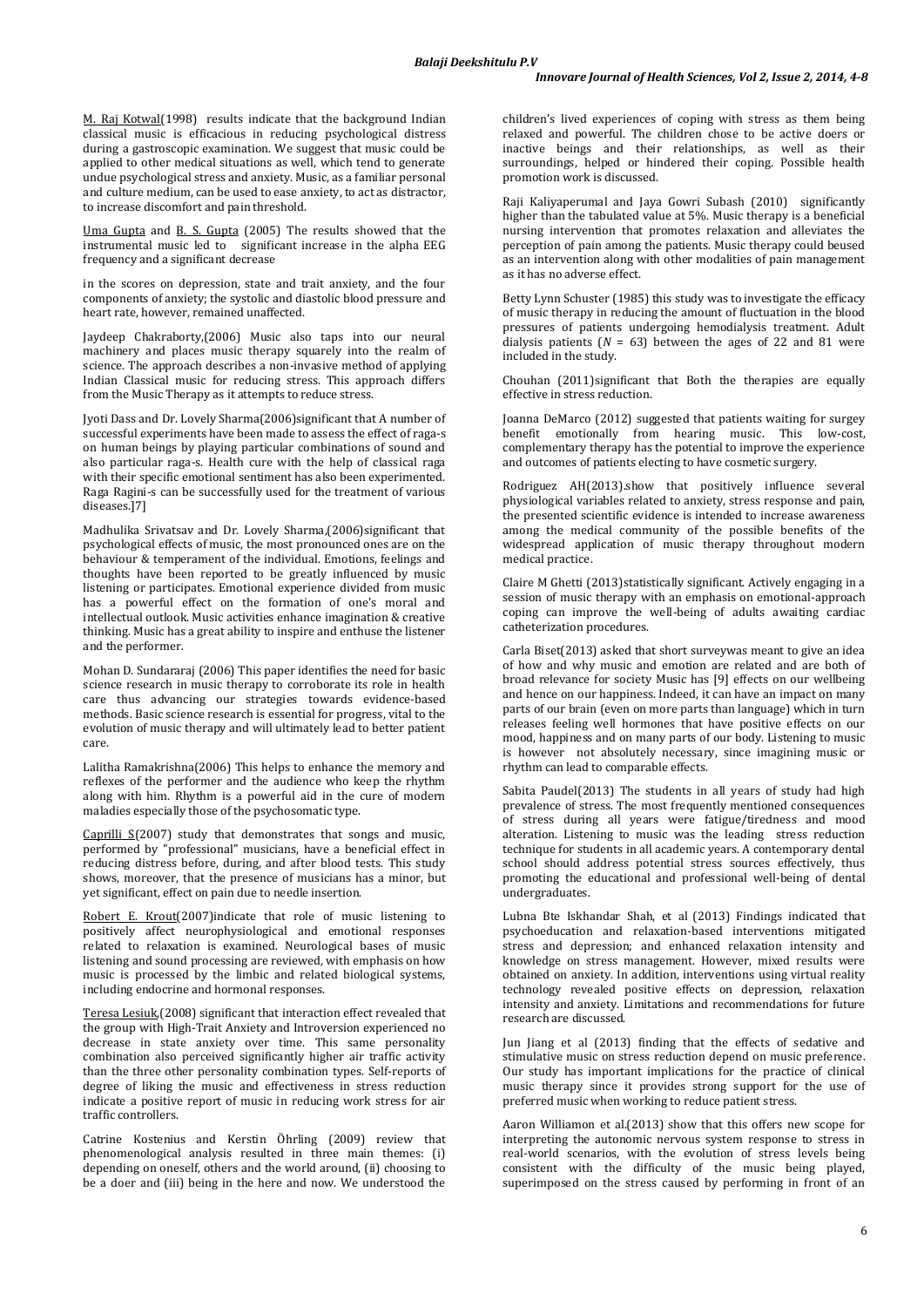audience. For an emerging class of algorithms that can analyse HRV independent of absolute data scaling, it is shown that complexity science performs a more accurate assessment of average stress levels, thus providing greater insight into the degree of physiological change experienced by musicians when performing in public. [10]

[Roya Jabarouti,](http://www.tandfonline.com/action/doSearch?action=runSearch&type=advanced&searchType=journal&result=true&prevSearch=%2Bauthorsfield%3A%28Jabarouti%2C+R%29) et al.. (2014) showed that while retired men face the risk of suffering stress and depression, listening to classical poetry can be considered as an alternative means to the medical methods. It also suggests that may be listening to the classical poetry of any language for reducing stress in the speakers of that language would be beneficial.

[Daisy Fancourt](http://www.sciencedirect.com/science/article/pii/S0889159113005138) , et al. (2014) reviewed that developing a taxonomy of musical and stress-related variables in research design, and tracing the broad pathways that are involved in its influence on the body.

[Serap Simavli,](http://www.sciencedirect.com/science/article/pii/S0165032713008677) et al.(2014) finding that music therapy during labor decreased postpartum anxiety and pain, increased the satisfaction with childbirth and reduced early postpartum depression rate. Music therapy can be clinically recommended as an alternative, safe, easy and enjoyable nonpharmacological method for postpartum well-being.

[Heather Kennedy,](http://www.sciencedirect.com/science/article/pii/S0197455613001706) et al.(2014) reported that CAM positively impacted patient care. Staff indicated that sessions facilitated by masters level creative arts therapists or yoga therapists helped patients by increasing self esteem, increasing motor coordination and body control, providing relaxation, teaching coping skills, decreasing acting out behaviors, developing patient's awareness of emotions or underlying issues, and helping to broach difficult topics or issues for the first time. Milieu staff who participated in CAM groups alongside patients also received personal and professional benefits.

#### **Conclusion**

Music can affect the body and mind in many health-promoting ways, which is the basis for a growing field known as [music therapy.](http://stress.about.com/od/tensiontamers/a/music_therapy.htm)  However, you can use music in your daily life and achieve many stress relief benefits on your own. One of the great benefits of music as a stress reliever is that it can be used while you conduct your regular activities so that it really doesn't take time away from your busy schedule. Music provides a wonderful backdrop for your life so that you can find increased enjoyment from what you're doing and also reduce stress from your day. [11]

### **REFERENCES**

- 1. [Aaron Williamon,](http://171.66.127.193/search?author1=Aaron+Williamon&sortspec=date&submit=Submit)[Lisa Aufegger](http://171.66.127.193/search?author1=Lisa+Aufegger&sortspec=date&submit=Submit) [,David Wasley,](http://171.66.127.193/search?author1=David+Wasley&sortspec=date&submit=Submit)[David Looney](http://171.66.127.193/search?author1=David+Looney&sortspec=date&submit=Submit) and [Danilo P. Mandic](http://171.66.127.193/search?author1=Danilo+P.+Mandic&sortspec=date&submit=Submit) (2013) Complexity of physiological responses decreases in high-stress musical performance; *J. R. Soc. Interface, vol. 10*.
- 2. Bagchi, K. (Ed.) Music, Mind and Mental Health New Delhi: Society for Gerontological Research.
- 3. [Betty Lynn Schuster](http://jmt.oxfordjournals.org/search?author1=Betty+Lynn+Schuster&sortspec=date&submit=Submit) (1985) The Effect of Music Listening on Blood Pressure Fluctuations in Adult Hemodialysis Patients[:Journal of Music Therapy](http://jmt.oxfordjournals.org/) ,Volume 22, Issue Pp. 146- 153.
- 4. Catrine Kostenius and Kerstin Öhrling (2009) Being Relaxed and Powerful: Children's Lived Experiences of Coping with Stress; Children & Societ[y,Volume 23, Issue 3, p](http://onlinelibrary.wiley.com/doi/10.1111/chso.2009.23.issue-3/issuetoc)ages 203–213.
- 5. [Caprilli S,](http://www.ncbi.nlm.nih.gov/pubmed?term=Caprilli%20S%5BAuthor%5D&cauthor=true&cauthor_uid=18049324) [Anastasi F,](http://www.ncbi.nlm.nih.gov/pubmed?term=Anastasi%20F%5BAuthor%5D&cauthor=true&cauthor_uid=18049324) [Grotto RP,](http://www.ncbi.nlm.nih.gov/pubmed?term=Grotto%20RP%5BAuthor%5D&cauthor=true&cauthor_uid=18049324) [Scollo Abeti M,](http://www.ncbi.nlm.nih.gov/pubmed?term=Scollo%20Abeti%20M%5BAuthor%5D&cauthor=true&cauthor_uid=18049324) [Messeri](http://www.ncbi.nlm.nih.gov/pubmed?term=Messeri%20A%5BAuthor%5D&cauthor=true&cauthor_uid=18049324)  [A.\(](http://www.ncbi.nlm.nih.gov/pubmed?term=Messeri%20A%5BAuthor%5D&cauthor=true&cauthor_uid=18049324)2007) Interactive music as a treatment for pain and stress in children during venipuncture: a randomized prospective study. J Dev Behav Pediatr;28(5):399-403.
- 6. Carla Biset,Bentchikou,Antonio Estache and Victor Ginsburgh(2013) Happiness and Music; Université Libre de Bruxelles.[, http://www.ecares.org.](http://www.ecares.org/)
- 7. Chouhan, Swati,Kumar, Sanjiv(2011) Comparative Study between Effectiveness of Dance Movement Therapy and Progressive Relaxation Therapy with Music for Stress Management in College Students. Indian Journal of Physiotherapy & Occupational Therapy;Vol. 5 Issue 2, p172- 175.
- 8. [Claire M Ghetti](http://www.researchgate.net/researcher/2035137427_Claire_M_Ghetti/) (201[3Effect of music therapy with emotional](http://www.researchgate.net/publication/258041708_Effect_of_music_therapy_with_emotional-approach_coping_on_preprocedural_anxiety_in_cardiac_catheterization_a_randomized_controlled_trial)[approach coping on preprocedural anxiety in cardiac](http://www.researchgate.net/publication/258041708_Effect_of_music_therapy_with_emotional-approach_coping_on_preprocedural_anxiety_in_cardiac_catheterization_a_randomized_controlled_trial)  [catheterization: a randomized controlled trial. J](http://www.researchgate.net/publication/258041708_Effect_of_music_therapy_with_emotional-approach_coping_on_preprocedural_anxiety_in_cardiac_catheterization_a_randomized_controlled_trial)ournal of music therapy; 50(2):93-122.
- 9. Crandall, J. (1986) Self-transformation through Music New Delhi: New Age
- 10. [Daisy Fancourt](http://www.sciencedirect.com/science/article/pii/S0889159113005138) [,Adam Ockelford](http://www.sciencedirect.com/science/article/pii/S0889159113005138) [,Abi Belai](http://www.sciencedirect.com/science/article/pii/S0889159113005138) (2014) The psychoneuroimmunological effects of music: A systematic review and a new model; [Brain, Behavior, and](http://www.sciencedirect.com/science/journal/08891591)  [Immunity,](http://www.sciencedirect.com/science/journal/08891591) [Volume 36,](http://www.sciencedirect.com/science/journal/08891591/36/supp/C) Pages 15-26.<br>11. Heather Kennedy, Katherine
- Kennedy, Katherine Reed, Marianne Z. [Wamboldt\(](http://www.sciencedirect.com/science/article/pii/S0197455613001706)2014) Staff perceptions of complementary and alternative therapy integration into a child and adolescent psychiatry program; [The Arts in Psychotherapy,](http://www.sciencedirect.com/science/journal/01974556)[Volume 41,](http://www.sciencedirect.com/science/journal/01974556/41/1)  [Issue 1,](http://www.sciencedirect.com/science/journal/01974556/41/1) Pages 21–26.
- 12. Jaydeep Chakraborty,(2006) Stress Management using Indian Classical Music; Conference proceedings of the 1st International Conference, 15. Nada Centre for Music Therapy, Chennai, India;
- *13.* Joanna DeMarco, Jeffrey L. Alexander, Guy Nehrenz and Lisa Gallagher(2012)The Benefit of Music for the Reduction of Stress and Anxiety in Patients Undergoing Elective Cosmetic Surgery *Music and Medicine; 4: 44-48.*
- *14.* [Jun Jiang](http://www.sciencedirect.com/science/article/pii/S0197455613000725) [,Linshu Zhou](http://www.sciencedirect.com/science/article/pii/S0197455613000725) , [Daphne Rickson](http://www.sciencedirect.com/science/article/pii/S0197455613000725) [,Cunmei Jiang\(](http://www.sciencedirect.com/science/article/pii/S0197455613000725)2013) The effects of sedative and stimulative music on stress reduction depend on music preference, [The Arts in](http://www.sciencedirect.com/science/journal/01974556)  [Psychotherapy,](http://www.sciencedirect.com/science/journal/01974556)[Volume 40, Issue 2,](http://www.sciencedirect.com/science/journal/01974556/40/2) Pages 201–205
- 15. Jyoti Dass and Dr. Lovely Sharma, Agra (2006) Therapeutic Effects of Music;Conference proceedings of the 1st International Conference, 15. Nada Centre for Music Therapy, Chennai, India
- Lalitha Ramakrishna (2006)Rhythm as Vitalising Tonic; ; Conference proceedings of the 1st International Conference, 15. Nada Centre for Music Therapy, Chennai, India
- 17. [Lubna Bte Iskhandar Shah,Piyanee Klainin-Yobas](http://www.sciencedirect.com/science/article/pii/S088394171300143X) [,Samantha](http://www.sciencedirect.com/science/article/pii/S088394171300143X)  [Torres](http://www.sciencedirect.com/science/article/pii/S088394171300143X) and [Premarani Kannusamy](http://www.sciencedirect.com/science/article/pii/S088394171300143X) (2013) Efficacy of Psychoeducation and Relaxation Interventions on Stress-Related Variables in People With Mental Disorders: A Literature Review[; Archives of Psychiatric Nursing.](http://www.sciencedirect.com/science/journal/08839417)
- 18. Madhulika Srivatsav and Dr. Lovely Sharma,(2006) Psychological effects of Music; Conference proceedings of the 1st International Conference, 15. Nada Centre for Music Therapy, Chennai, India
- [Raj Kotwal,](http://www.ncbi.nlm.nih.gov/pubmed/?term=Kotwal%20MR%5Bauth%5D) [C. Z. Rinchhen,](http://www.ncbi.nlm.nih.gov/pubmed/?term=Rinchhen%20CZ%5Bauth%5D) and [Vishwajeet V. Ringe](http://www.ncbi.nlm.nih.gov/pubmed/?term=Ringe%20VV%5Bauth%5D) (1998) Stress Reduction Through Listening to Indian Classical Music During Gastroscopy;Diagn Ther Endosc.; 4(4): 191–197.
- 20. Raji Kaliyaperumal and Jaya Gowri Subash (2010)Effect of music therapy for patients with cancer pain, Int J Biol Med Res.; 1(3): 79-81.
- 21. [Robert E. Krout\(](http://www.sciencedirect.com/science/article/pii/S0197455606001080)2007) Music listening to facilitate relaxation and promote wellness: Integrated aspects of our neurophysiological responses to music, [The Arts in](http://www.sciencedirect.com/science/journal/01974556)  [Psychotherapy,](http://www.sciencedirect.com/science/journal/01974556)[Volume 34, Issue 2,](http://www.sciencedirect.com/science/journal/01974556/34/2) Pages 134–141
- 22. Rodriguez AH(2013) Music therapy as an adjuvant therapeutic tool in medical practice: an evidence-based summary. OA Evidence-Based Medicine; 01;1(1):2.
- 23. [Roya Jabarouti,](http://www.tandfonline.com/action/doSearch?action=runSearch&type=advanced&searchType=journal&result=true&prevSearch=%2Bauthorsfield%3A%28Jabarouti%2C+R%29) [Ardalan Shariat,Arghavan Shariat](http://www.tandfonline.com/action/doSearch?action=runSearch&type=advanced&searchType=journal&result=true&prevSearch=%2Bauthorsfield%3A%28Shariat%2C+A%29) (2014) Effect of Persian classic poetry on the level of stress hormone in retired academicians: Journal of Poetry Therapy: [Volume 27,](http://www.tandfonline.com/loi/tjpt20?open=27#vol_27)  Issue 1.
- 24. Sabita Paudel, Nuwadatta Subedi and Ashish Shrestha (2013) Stress and its Relief among Undergraduate Dental Students in a Tertiary Health Care Centre in Eastern Nepal; Dentistry ,3: 157
- 25. Sairam, T. V. (2004) a . Medicinal Music. Chennai: Nada Centre for Music Therapy
- 26. Sairam T. V. (2004) b. Raga Therapy. Chennai: Nada Centre for Music Therapy.
- 27. [Serap Simavli](http://www.sciencedirect.com/science/article/pii/S0165032713008677) [,Ikbal Kaygusuz](http://www.sciencedirect.com/science/article/pii/S0165032713008677) [,Ilknur Gumus](http://www.sciencedirect.com/science/article/pii/S0165032713008677) ,[Betul Usluogulları](http://www.sciencedirect.com/science/article/pii/S0165032713008677) [,Melahat Yildirim](http://www.sciencedirect.com/science/article/pii/S0165032713008677) [,Hasan Kafali](http://www.sciencedirect.com/science/article/pii/S0165032713008677) (2014) Effect of music therapy during vaginal delivery on postpartum pain relief and mental health[; Journal of Affective Disorders,](http://www.sciencedirect.com/science/journal/01650327)[Volume 156,](http://www.sciencedirect.com/science/journal/01650327/156/supp/C) Pages 194– 199.
- 28. Sundar, S. & Sairam, T.V. (2006) Therapeutic Usefulness of Music - Conference proceedings of the 1st International